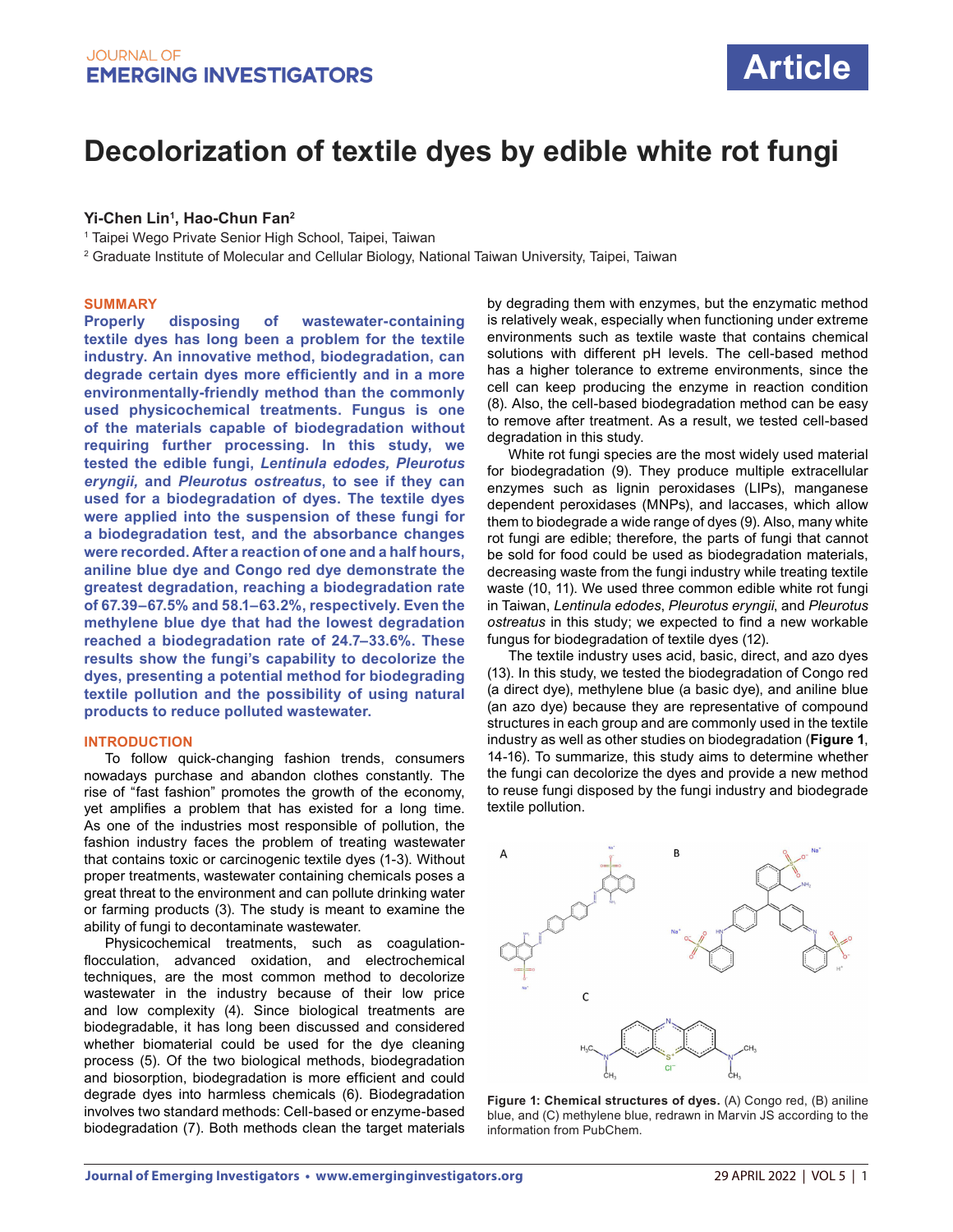# **JOURNAL OF EMERGING INVESTIGATORS**

#### **RESULTS**

We mixed 0.5M dye and 1g of fungi in 10 ml of water and samples were taken every 45 minutes to determine degradation rates of each dye.

According to the experimental data, although *P. eryngii* showed a lower degrading effect on methylene blue dye during the early stage of the reaction, its final degradation rate was higher than the others (**Figure 2A**). A similar effect was seen with *L. edodes'* and Congo red dye (**Figure 2C**). Our results also demonstrated that the degradation of aniline blue dye (**Figure 2B**) occurred in the later stage of the reaction, whereas the degradation of Congo red dye (**Figure 2C**) occurred in the early stage of the reaction. Compared to the preceding results, the degradation of methylene blue (**Figure 2A**) showed a relatively equal distribution of degradation throughout the reaction.

The comparison between the biodegradation rate of each dye after 1.5 hours (**Figure 3**) showed that in the three fungi, methylene blue dye had the lowest degrading effect, reaching a biodegradation rate of 24.7–33.6% (**Figure 3A**). In the same time, the groups of aniline blue dye and Congo red dye demonstrated great degrading effect, reaching a biodegradation rate of 67.39–67.5% and 58.1–63.2% (**Figure 3B,C**), respectively. In addition, the degradation rate of aniline blue was slightly higher than the other two dyes. Surprisingly, although the degradation rates of dyes on each fungus were not the same, there were not any significant differences.

#### **DISCUSSION**

Similar to other studies on fungi biodegradation, our experiments conducted on aniline blue showed a high biodegradation rate, demonstrating that *L. edodes*, *P. ostreatus*, and *P. eryngii* may be suitable for the biodegradation of azo dyes (17). The biodegradation rate of congo red was similar to that of aniline blue. The results of Congo red dye degradation suggested that these three fungi



**Figure 2: The change in dye concentration over time.** Line graphs of the concentration of dyes, (A) methylene blue, (B) aniline blue, and (C) Congo red over time. The black dots represent *L. edodes*; the white dots represent P. eryngii; the black triangles represent *P. ostreatus*, and the white triangles represent control group. All the experiments were done in triplicate, and the dots represent the mean ± SD of each condition.



**Figure 3: The biodegradation rate of each dye after 1.5 hours.**  (A) Methylene blue (blue bar). (B) Congo red (red bar). (C) Aniline blue (gray bar). All experiments were done in triplicate, and the different letters means statistically significantly different. All experiments were done in triplicate, and one-way ANOVA was used to analyze the statistical significance (\*\*\*\* p<0.0001).

species are capable of degrading direct dyes. Comparison with previous studies suggest that biodegradation by fungi is more effective for Congo red than degradation performed with other methods, such as solar and UV lamps-based strategies (18).

We found that methylene blue biodegradation had a significantly lower effectiveness, which may be caused by the environment in which the reaction occurred. Other studies have suggested that methylene blue can reach a higher degradation rate in a more acidic environment (19). Furthermore, methylene blue dye may require more time to complete its biodegradation reaction in a less acidic condition. These assumptions can be verified further on in our studies.

Since the pH value of the reaction environment in which the biodegradation occurs may potentially affect the results, future research could explore how changes in acidity impact the degradation rates of each of the dyes and fungi species. The reaction time could be increased in further research as our data suggested that some dyes might require more time to be completely degraded. However, our data demonstrated the white rot fungi's ability to decolorize the dyes, representing a new, eco-friendly method for textile pollution biodegradation and the reuse of fungi disposed from the fungi industry.

### **MATERIALS AND METHODS Fungi culturing**

All equipment including the Potato Dextrose Broth (PDB) medium (NEOGEN, USA) and metallic tools were sterilized with an autoclave at 121°C for 20 minutes. The fungi (Wellcome, Taiwan), which bought from the local store, used in the study were cultured from the tissue of fungi acquired by transferring 0.1 mm<sup>2</sup> of mycelium tissue (the tissues used for culturing were taken from the middle of stalks to prevent contamination) onto the center of the PDB agar plate. The fungi were then cultured at 25°C in the dark for a week before subculturing into PDB medium for another week. The fresh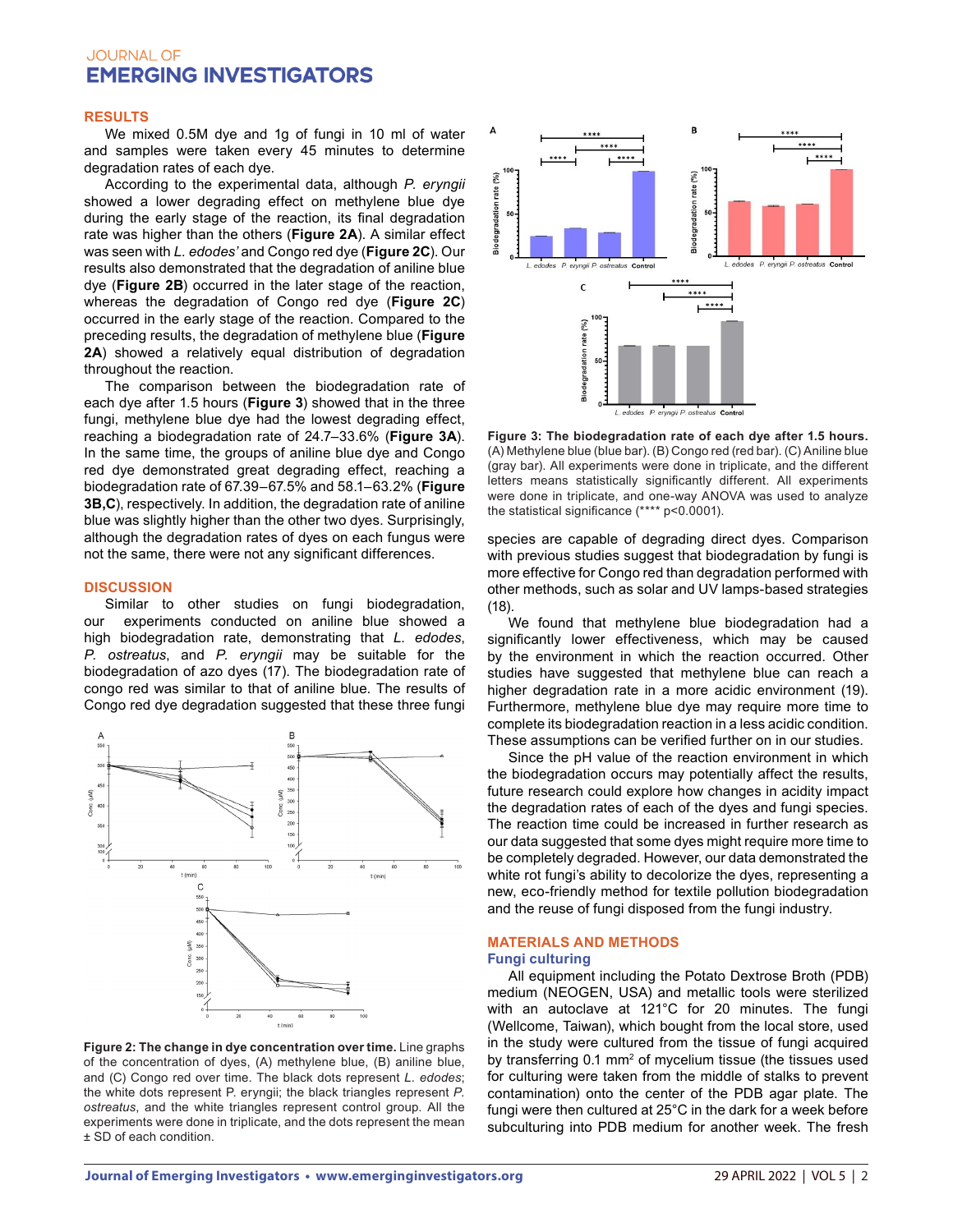# **JOURNAL OF EMERGING INVESTIGATORS**

hyphae were harvested by centrifugation with 8000g at 4°C for 10 minutes and suspended in water to a final concentration of 0.1 g/ml.

## **UV-Visible Spectrophotometry**

The highest absorption peaks of methylene blue (Sigma, USA), aniline blue (Scharlau, Spain), and Congo red (Sigma, USA) were determined by scanning their visible absorption spectrum at 664 nm, 600 nm, and 499 nm, respectively, using a UV-Visible spectrophotometer V-730 (JASCO, Japan). Five different concentrations of each dye were used to generate standard curves for calculation of detected concentrations based on Beer's law.

## **Biodegradation of dye**

The reaction mix consisted of 0.5M dye and 1g of fungi in a total of 10ml water. Reactions were done at room temperature over 90 minutes. The concentration of the reacting dyes was measured three times, each time with an interval of 45 minutes. We calculated the biodegradation rate using the following formula:

Biodegradation rate = ((C $_{\rm o}$  - C $_{\rm t}$ )/ C $_{\rm o}$ ) × 100%

 $\mathsf{C}_{_{0}}$  was the dye concentration before treatment, and  $\mathsf{C}_{_{t}}$  was the dye concentration after treatment.

## **Statistical Analysis**

The experiments were performed in triplicate. The statistical differences were calculated using one-way ANOVA from the analyze option of GraphPad Prism. All the figures of statistical analysis were performed by Sigma Plot and GraphPad Prism.

# **ACKNOWLEDGEMENTS**

Thanks to Hsinchu Biomedical Science Park Incubation Center, SMEA for providing the space and instruments for our study, and to my parents for supporting this project.

**Received:** Feb 23, 2021 **Accepted:** July 23, 2021 **Published:** April 29, 2022

# **REFERENCES**

- 1. Yaseen, D.A, and M. Scholz. "Textile dye wastewater characteristics and constituents of synthetic effluents: a critical review." *International Journal of Environmental Science and Technology*, vol. 16, 2019, pp. 1193-1226, doi: 10.1007/s13762-018-2130-z.
- 2. Islam, M.R., and M.G. Mostafa. "Textile Dyeing Effluents and Environment Concerns - A Review." *Journal of Environmental Science and Natural Resources*, vol. 11, no. 1-2, 2019, pp. 131-144, doi: 10.3329/jesnr.v11i1-2.43380.
- 3. Lellis, Bruno, *et al*. "Effects of textile dyes on health and the environment and bioremediation potential of living organisms." *Biotechnology Research and Innovation*, vol. 3, no. 2, 2019, pp. 275-290, doi: 10.1016/j. biori.2019.09.001.
- 4. Nawaz, Muhammad Saqib and Muhammad Ahsan. "Comparison of physico-chemical, advanced oxidation and biological techniques for the textile wastewater

treatment." *Alexandria Engineering Journal*, vol. 53, no. 3, 2014, pp. 717-722, doi: 10.1016/j.aej.2014.06.007.

- 5. Chequer, Farah Maria Drumond *et al*. "Textile Dyes: Dyeing Process and Environmental Impact." *Eco-Friendly Textile Dyeing and Finishing*, 2013, doi: 10.5772/53659.
- 6. Park, Chulhwan, *et al*. "Biodegradation and Biosorption for Decolorization of Synthetic Dyes by *Funalia Trogii*." *Biochemical Engineering Journal*, vol. 36, no.1, 2007, pp. 59-65, doi: 10.1016/j.bej.2006.06.007.
- 7. Kumar, Smita S., *et al*. "A comprehensive review on enzymatic degradation of the organophosphate pesticide malathion in the environment*.*" *Journal of Environmental Science and Health Part C Environmental Carcinogenesis & Ecotoxicology Reviews*, vol. 37, no. 4, 2019, pp. 288- 329, doi: 10.1080/10590501.2019.1654809.
- 8. Sarkar, Shrabana, *et al*. "Degradation of Synthetic Azo Dyes of Textile Industry: a Sustainable Approach Using Microbial Enzymes." *Water Conservation Science and Engineering*, vol. 2, 2017, pp. 121-131, doi: 10.1007/ s41101-017-0031-5.
- 9. Leonowicz, Andrzej, *et al*. "Biodegradation of Lignin by White Rot Fungi." *Fungal Genetics and Biology*, vol. 27, no. 2-3, 1999, pp. 175-185, doi: 10.1006/fgbi.1999.1150.
- 10.Rodríguez-Couto, Susana. "Industrial and environmental applications of white-rot fungi." *Mycosphere Journal of Fungal Biology*, vol. 8, no. 3, 2017, pp. 456-466, doi: 0.5943/mycosphere/8/3/7.
- 11. Barshteyn, Victor, and Tetiana Krupodorova. "Utilization of agro-industrial waste by higher mushrooms: modern view and trends." *Journal of microbiology, biotechnology and food sciences*, vol. 5, no. 6, 2016, pp. 563-577, doi: 10.15414/jmbfs.2016.5.6.563-577.
- 12.Peng, Jin-Torng. "Agro-waste for cultivation of edible mushrooms in Taiwan." *Food and Fertilizer Technology Center for the Asian and Pacific Region*, 4 May 2010, www.fftc.org.tw/en/publications/main/868.
- 13.Berradi, Mohamed, *et al*. "Textile finishing dyes and their impact on aquatic environs." *Heliyon*, vol. 5, no. 11, 2019, e02711, doi: 10.1016/j.heliyon.2019.e02711.
- 14.Sharma, Jyoti and Beena Janveja. "A study on removal of congo red dye from the effluents of textile industry using rice husk carbon activated by steam." *Rasayan Journal of Chemistry*, vol. 1, no. 4, 2008, pp. 936-942.
- 15.Ehrampoush, M. H., *et al*. "Removal of Methylene Blue (MB) Dye from Textile Synthetic Wastewater Using  $TiO<sub>2</sub>$  / UV-C Photocatalytic Process." *Australian Journal of Basic and Applied Sciences*, vol. 4, no. 9, 2010, pp. 4579-4285.
- 16.Awin, Labib A., *et al*. "Removal of aniline blue from aqueous solutions using Ce<sub>1∽x</sub>Bi<sub>x</sub>CrO<sub>3</sub> (x = 0, 0.5, 1)." *Open Journal of Inorganic Non-metallic Materials*, vol. 08, no. 01, 2018, pp. 1-10, doi: 10.4236/ojinm.2018.81001.
- 17.Lin, Yong-hui, *et al*. "Biodegradation of Aniline Blue Dye by a Fungus *Mucoromycotina* sp. HS-3." *Microbiology China*, vol. 37, no. 12, 2010, pp. 1727-1733.
- 18.Harun, N. H., *et al*. "Photocatalytic degradation of Congo red dye based on titanium dioxide using solar and UV lamp." *Journal of Fundamental and Applied Sciences*, vol. 10, no. 1S, 2018, pp. 832-846, doi: 10.4314/jfas.v10i1s.62.
- 19.Zhou, Shuangxi, *et al*. "Degradation of Methylene Blue by Natural Manganese Oxides: Kinetics and Transformation Products." *Royal Society Open Science*, vol. 6, no. 7, 2019, p. 190351., doi:10.1098/rsos.190351.